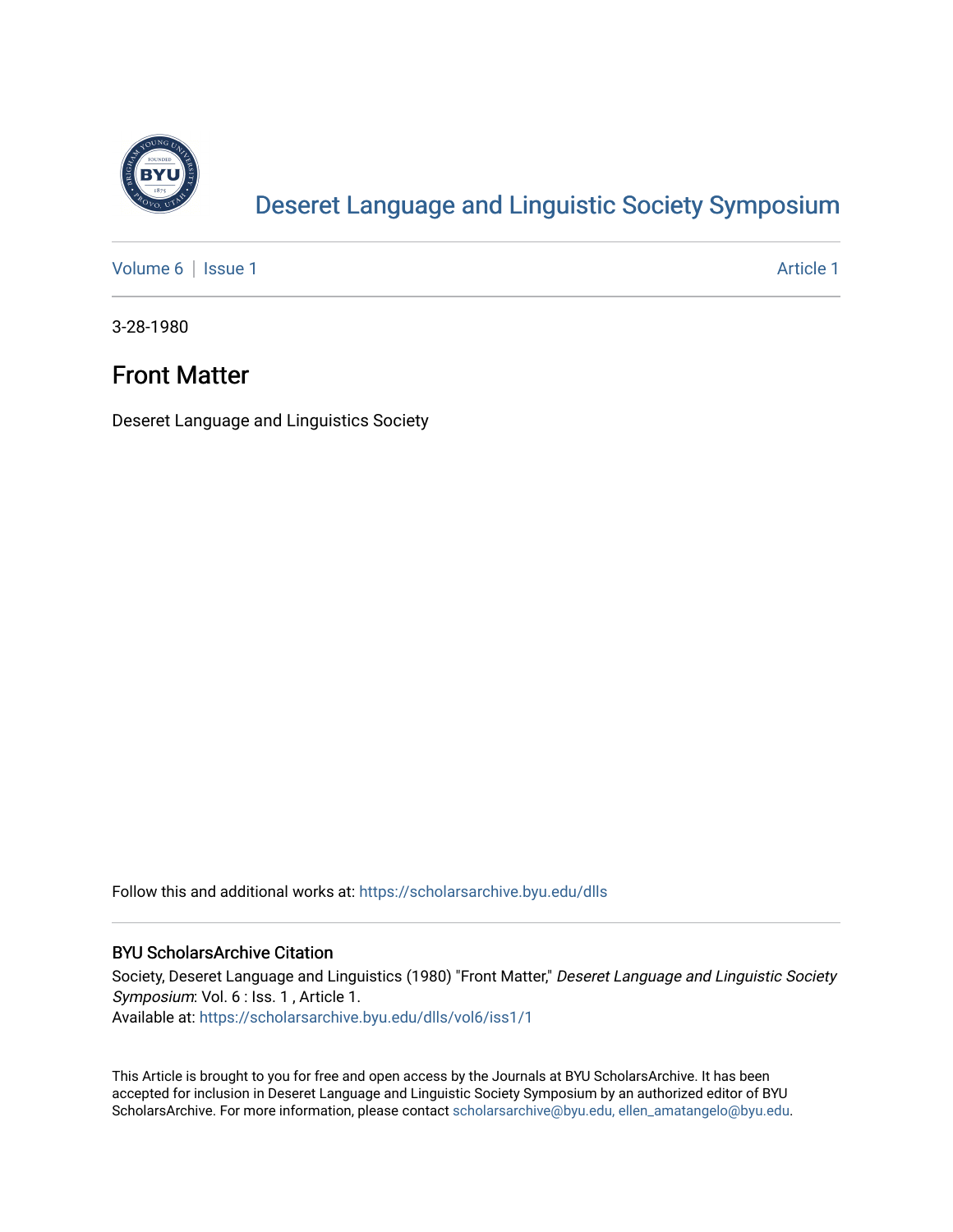# **DESERET LANGUAGE** and **LINGUISTIC SOCIETY**

PROCEEDINGS

SIXTH ANNUAL SYMPOSIUM

27-28 March 1980

Brigham Young University

Provo, Utah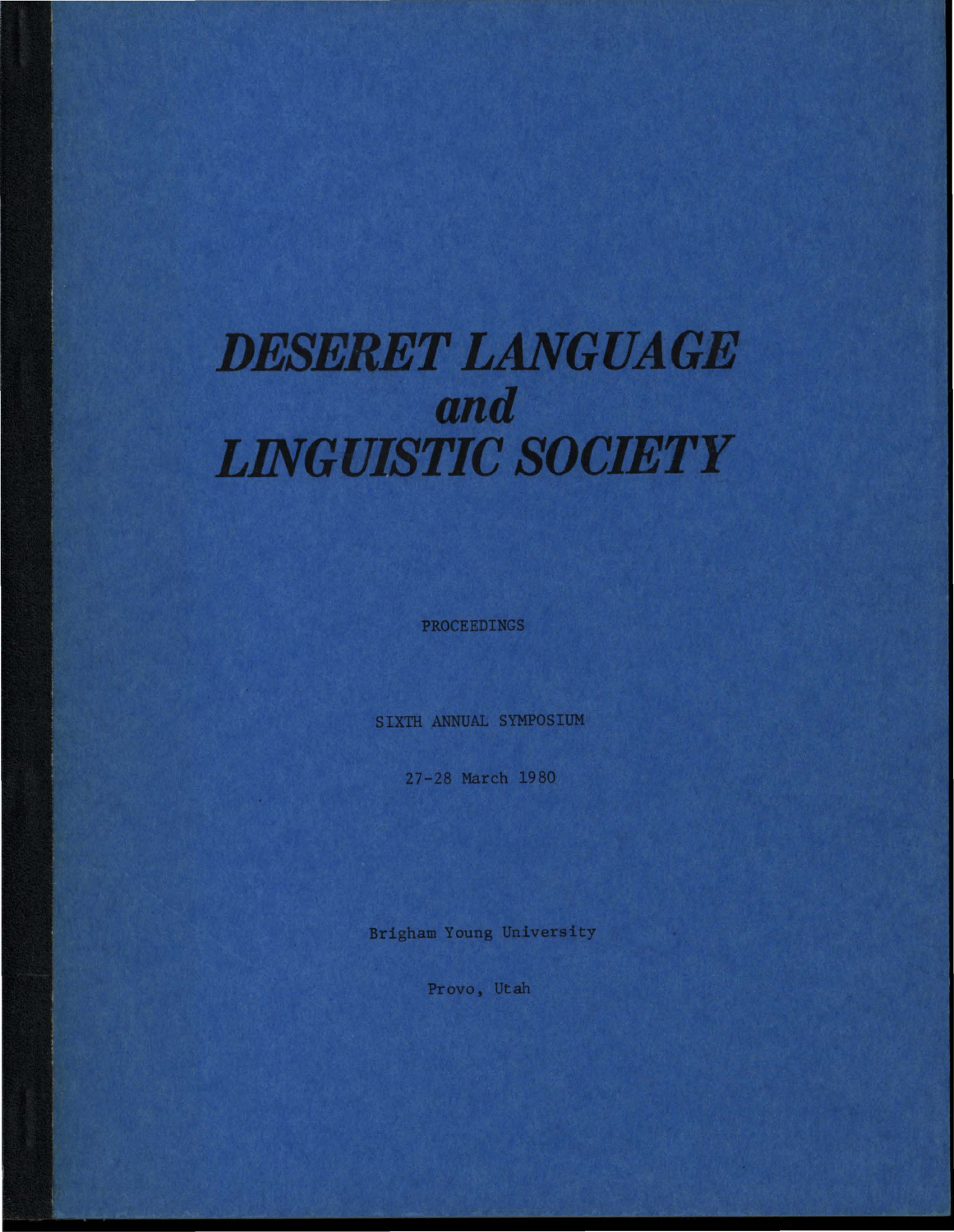#### DESERET LANGUAGE

#### AND LINGUISTIC SOCIETY

#### PROCEEDINGS

Sixth Annual Symposium

27-28 March 1980

Brigham Young University

Provo, Utah

edited by Royal Skousen Department of English Brigham Young University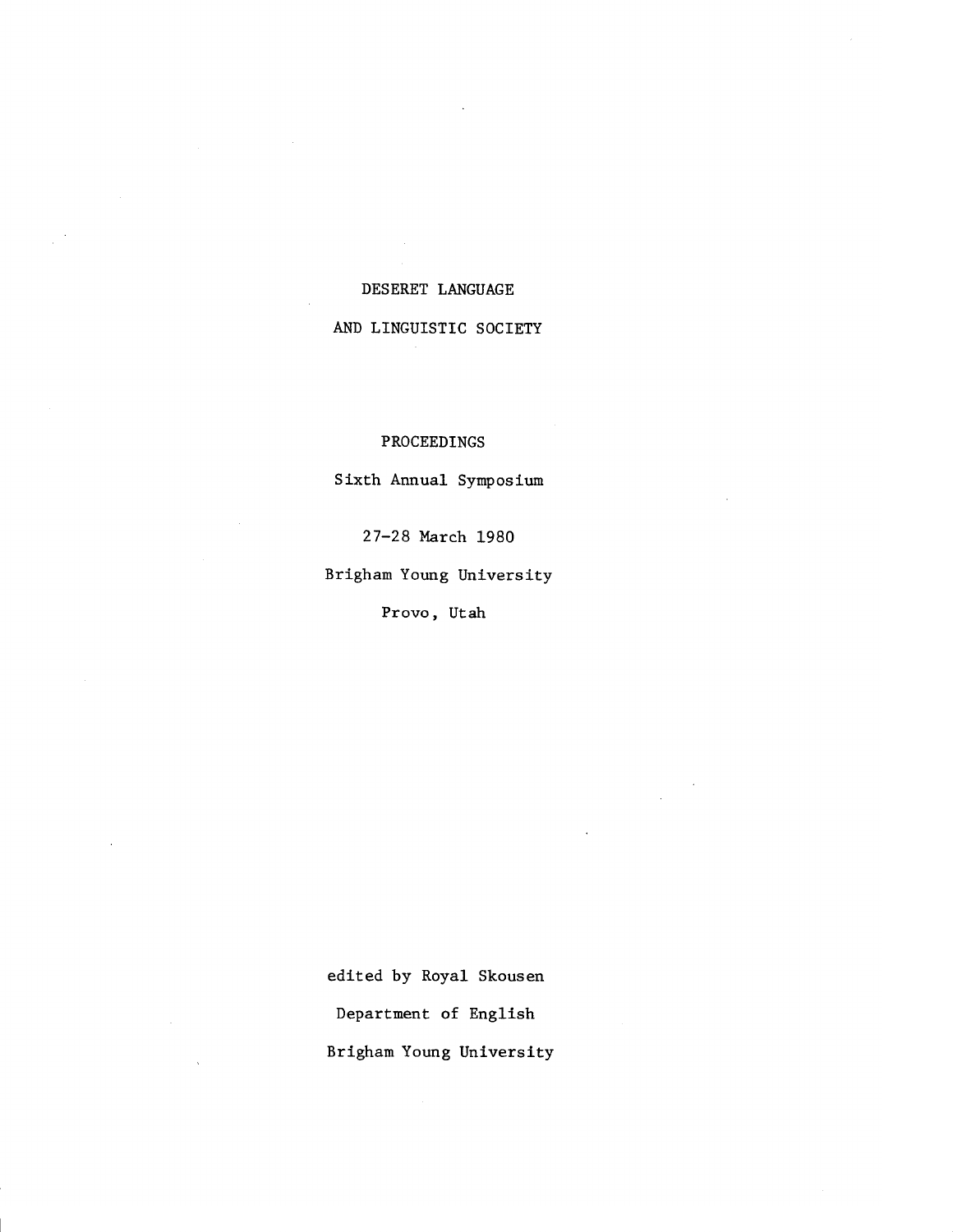We are very grateful to the College of Humanities at Brigham Young University for their generous financial support in publishing these proceedings.

Copyright

1980

Deseret Language and Linguistic Society

Stevenson's Genealogical Center

230 West 1230 North Provo, Utah 84601 1980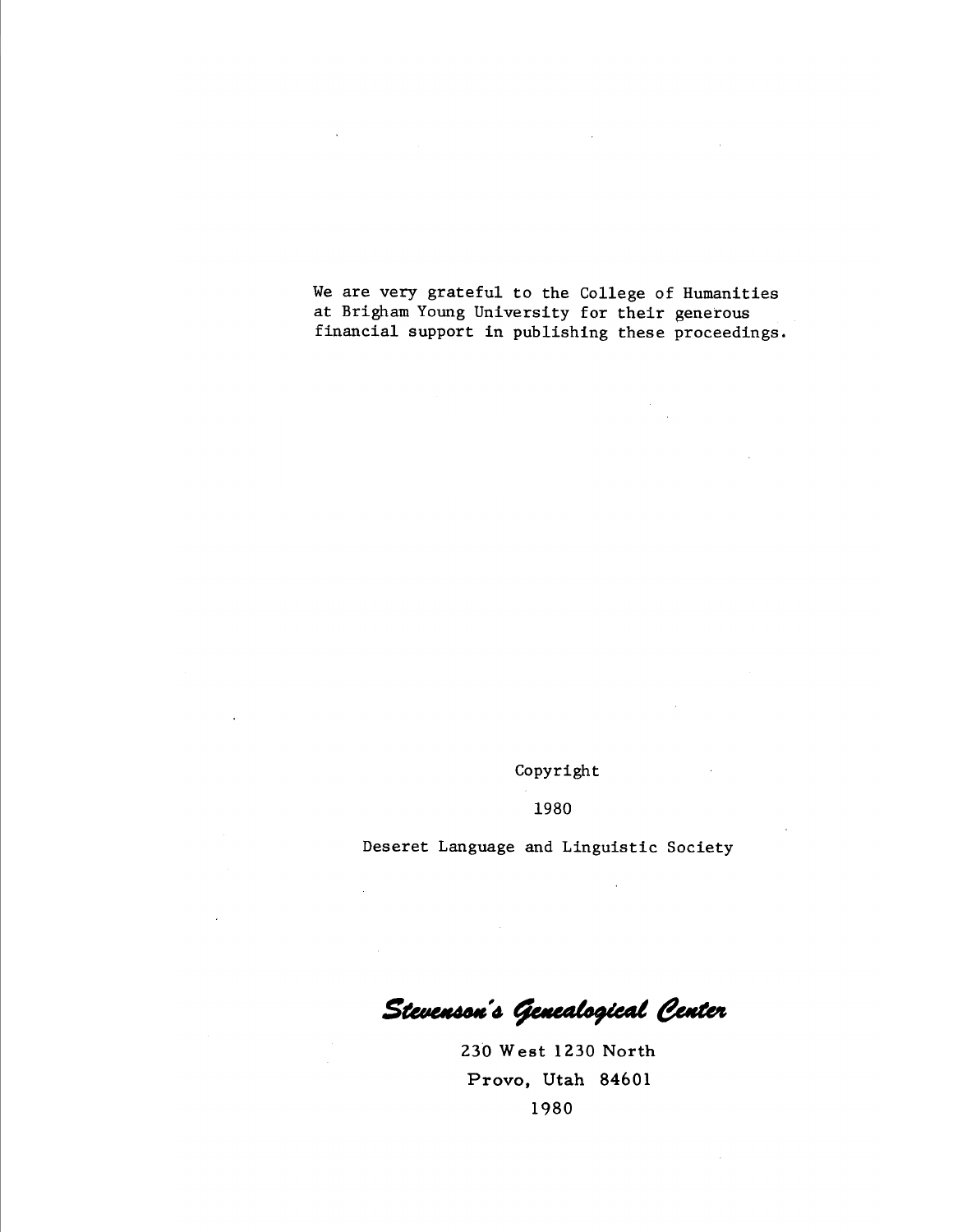## TABLE OF CONTENTS

| Wilga M. Rivers (keynote address), "Foreign Language Acquisition:<br>Where the Real Problems Lie"                          | $\mathbf 1$ |
|----------------------------------------------------------------------------------------------------------------------------|-------------|
| Sandi H. Amend & Dorothy M. Hansen, "Reading Comprehension Differ-<br>ences Between Spanish and English Speakers"          | 14          |
| Neil J. Anderson, "Discourse Analysis in the ESL Classroom:<br>A Comparative Study of Grammar and Conversation<br>Classes" | 22          |
| David E. Boruchowitz, "The Jewish God: A Semantic Analysis of the<br>Naming of the Deity -- Creation through Babel"        | 30          |
| Bryce Christensen, "Noam Chomsky vs. B. F. Skinner: Cartesians in<br>Collision"                                            | 40          |
| Mary Ann Christison, "Testing for Monitoring"                                                                              | 50          |
| Mark David Davis, "A Peculiar Language: The Second Person Pronouns<br>in the Doctrine and Covenants"                       | 61          |
| Marvin H. Folsom, "Prepositions with the Dative and the Accusative<br>in German"                                           | 68          |
| Vladimir Honsa, "Dialect Studies and Dialects of Spanish in<br>Colombia"                                                   | 81          |
| Melvin J. Luthy, "Of Grunts, Hems and Haws"                                                                                | 91          |
| Clifford W. Martell, "Foreign Language Teacher Training Currently<br>Used at the Missionary Training Center"               | 105         |
| Oren E. Moffett, "How to Teach Career-Oriented Foreign Language<br>Courses"                                                | 111         |
| Don L. F. Nilsen, "The Deseret Alphabet as Contrasted with Other<br>Spelling Reforms in America"                           | 120         |
| C. Eric Ott & David C. Butler, "The Measurement of Language as a<br>Subsidiary Element"                                    | 129         |
| John Durham Peters, "Metonymy in the Evolution of Meaning"                                                                 | 143         |
| Jill E. Peterson, "Word Sense Selection in a One-to-Many, Inter-<br>active Computer-Assisted Translation System"           | 148         |
| Larry L. Richman, "Learning a Second Language: A Challenge Older<br>People Can Handle"                                     | 164         |